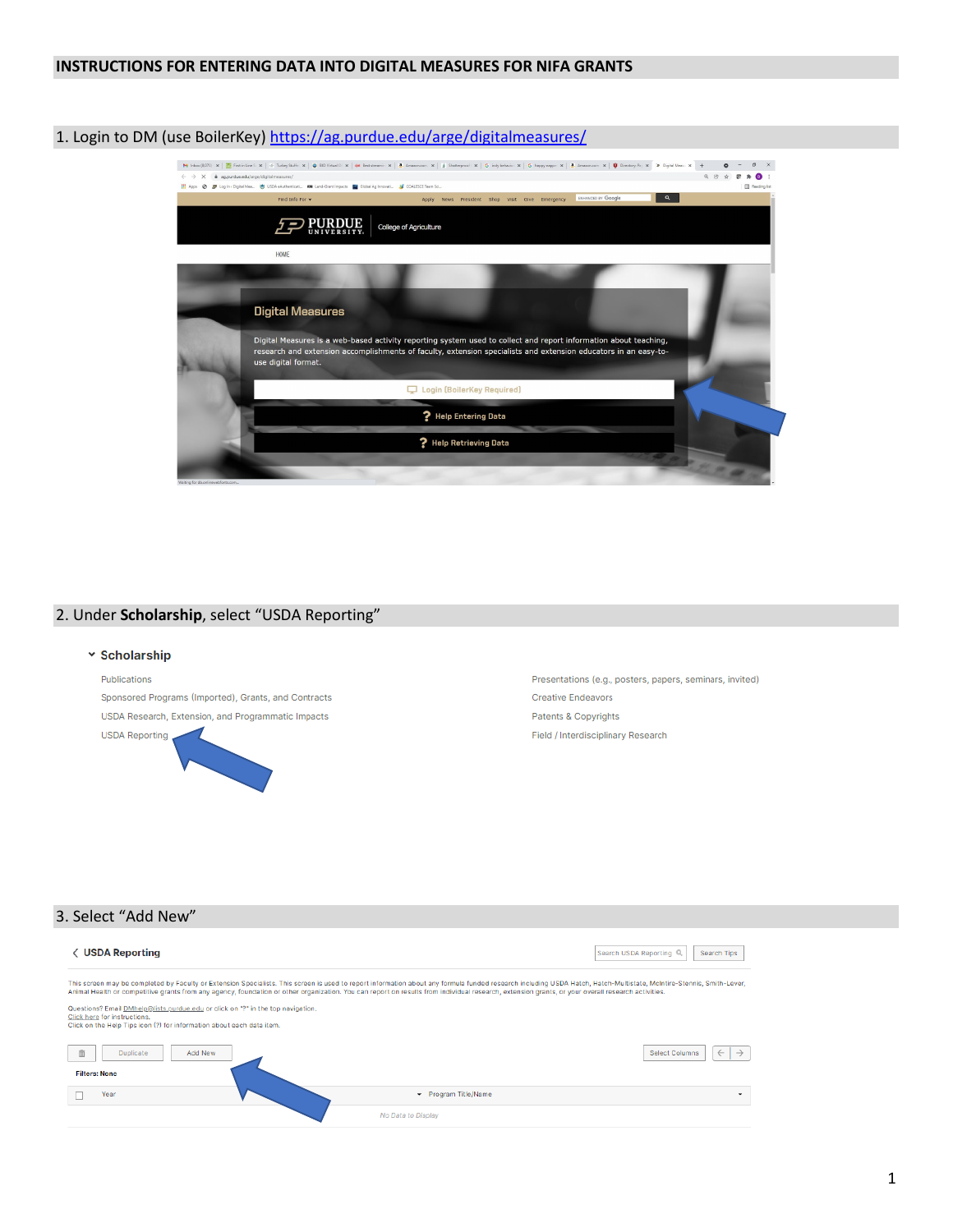# 4. Enter "2021" for the reporting year and indicate if your research includes Multi-state Activities or Commercialization Priorities.

| <b>Edit USDA Reporting</b>                                                                                              |   |
|-------------------------------------------------------------------------------------------------------------------------|---|
| Click here for instructions.<br>Questions? Email DMhelp@lists.purdue.edu or click on "?" in the top<br>navigation.      |   |
| <b>USDA Reporting (January - December)</b>                                                                              |   |
| $Year$ <sup>*</sup> $H$ $\Omega$                                                                                        |   |
|                                                                                                                         |   |
| This field is required.                                                                                                 |   |
| <b>Multi-state Activities</b>                                                                                           |   |
|                                                                                                                         |   |
| Do ANY of your research activities include you working with<br>colleagues outside of Indiana? <sup>® H</sup>            | ຨ |
|                                                                                                                         |   |
| <b>Commercialization Priorities</b>                                                                                     |   |
| Do ANY of your research activities include these<br>commercialization priorities? (Mark all that apply.) <sup>®</sup> H | ໑ |
| None                                                                                                                    |   |
| Move discoveries into startup companies                                                                                 |   |
| Move things into the marketplace                                                                                        |   |
| Support clients/participants in building new businesses                                                                 |   |
| Support convergence center and accelerator activities                                                                   |   |

**Note: If you have NIFA Reporting System (formerly REEport) data and an Accession Number – fill out Sections 1 and 2. If you don't have NIFA Reporting System data and an Accession Number – fill out Sections 1, 2, 3 and 4.**

# 5. Complete the required fields in Section 1. See help tips as necessary

# **Section 1: NIFA Reporting System (formerly REEport)**

## Data, Impact Statement/One Story <sup>@</sup>

This section is for you to describe the results of a particular grant.

| <b>REEport)*</b>              |                                                                                                   |  |  |                                                         | This title matches the title in the NIFA Reporting System (formerly $\, \Theta \,$ |  |  |
|-------------------------------|---------------------------------------------------------------------------------------------------|--|--|---------------------------------------------------------|------------------------------------------------------------------------------------|--|--|
|                               |                                                                                                   |  |  | Use NIFA Reporting System (formerly REEport) Data?* @   |                                                                                    |  |  |
|                               |                                                                                                   |  |  |                                                         | NIFA Reporting System (formerly REEport) Accession Number <sup>●</sup>             |  |  |
| Grant Evaluation <sup>®</sup> | grant/program objectives?*                                                                        |  |  | What metrics are you using to determine progress toward |                                                                                    |  |  |
|                               | $\begin{array}{ccccccccc}\nB & I & \underline{U} & x^2 & x_2 & \mathbb{D} & C & x^2\n\end{array}$ |  |  |                                                         |                                                                                    |  |  |
|                               |                                                                                                   |  |  |                                                         |                                                                                    |  |  |
|                               |                                                                                                   |  |  |                                                         |                                                                                    |  |  |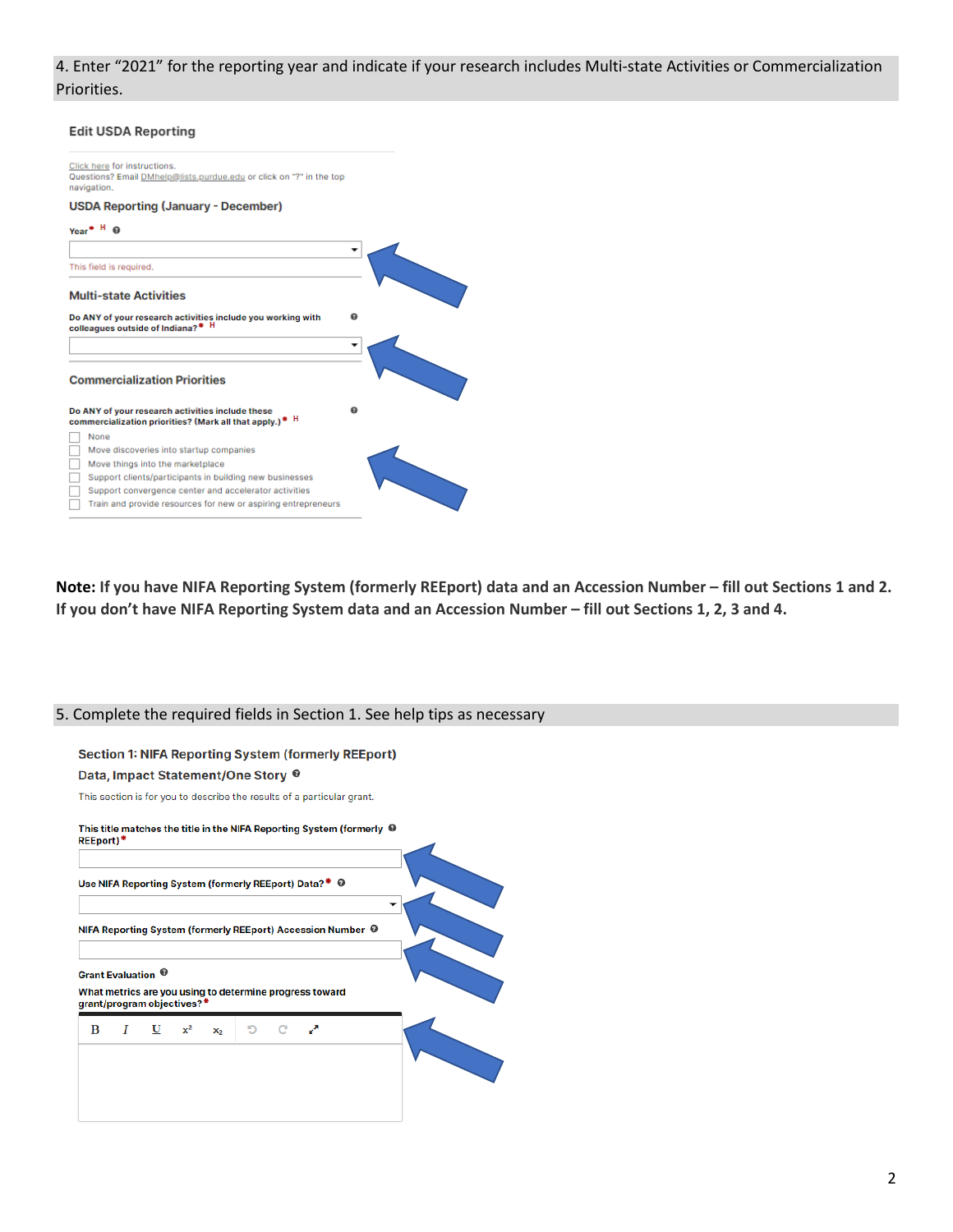# 6. Complete the outputs/outcomes fields in Section 2 ("\*" indicates a required field)

| Outputs <sup>H</sup>                                                                                                                                                                                                                       |                                                                                                                                                                                                                    |                                                                                                                           |                                                                                                        |
|--------------------------------------------------------------------------------------------------------------------------------------------------------------------------------------------------------------------------------------------|--------------------------------------------------------------------------------------------------------------------------------------------------------------------------------------------------------------------|---------------------------------------------------------------------------------------------------------------------------|--------------------------------------------------------------------------------------------------------|
| Number of consultations * H @                                                                                                                                                                                                              | Number of Extension publications, written new or<br>revised <sup>+ H</sup> <sup>O</sup>                                                                                                                            | Number of research projects * H @                                                                                         | Number of research publications <sup>*</sup> <sup>H</sup> <sup>O</sup>                                 |
| <b>▼ Research Outcomes H</b>                                                                                                                                                                                                               |                                                                                                                                                                                                                    |                                                                                                                           |                                                                                                        |
| Select at least one outcome of your research during the reporting year.                                                                                                                                                                    |                                                                                                                                                                                                                    |                                                                                                                           |                                                                                                        |
| R1.1 - # of new fundamental or applied research<br>knowledge or discoveries <sup>H</sup>                                                                                                                                                   | R1.2 - # of new or improved animal/crop/plant<br>varieties, traits, genotypes <sup>H</sup>                                                                                                                         | R1.3 - # of new or improved practices, procedures,<br>efficiencies, performance, processes, or<br>production <sup>H</sup> |                                                                                                        |
| R2.1 - # of new or improved assessment or<br>management or decision tools, models, processes,<br>products, innovations, technologies, databases,<br>monitoring systems, inventories,<br>curriculum/curricular materials, etc. <sup>H</sup> |                                                                                                                                                                                                                    |                                                                                                                           |                                                                                                        |
|                                                                                                                                                                                                                                            |                                                                                                                                                                                                                    |                                                                                                                           |                                                                                                        |
| R3.1 - # of benefits or results from using, applying<br>or adopting tools, models, processes, products,<br>innovations, technologies, databases, monitoring<br>systems, inventories, curriculum/curricular<br>materials, etc. <sup>H</sup> | R3.2 - \$ impact from using, applying or adopting<br>tools, models, processes, products, innovations,<br>technologies, databases, monitoring systems,<br>inventories, curriculum/curricular materials <sup>H</sup> | R3.3 - # of social, environmental, economic, or<br>community conditions impacted or improved <sup>H</sup>                 | R3.4 - # of stakeholders who attribute benefits or<br>results realized to Purdue Research <sup>H</sup> |
|                                                                                                                                                                                                                                            |                                                                                                                                                                                                                    |                                                                                                                           |                                                                                                        |

\*\*Note: For those of you doing Extension, there is a separate subsection for Extension Outcomes (not shown)

**STOP HERE. Click on SAVE on the top right IF you listed your NIFA Reporting System (formerly REEport) Data and Accession Number above. You are done. This will submit your report.**

**CONTINUE BELOW if you responded in Section 1 that you don't have NIFA Reporting System (formerly REEport) Data and you didn't provide an Accession Number.**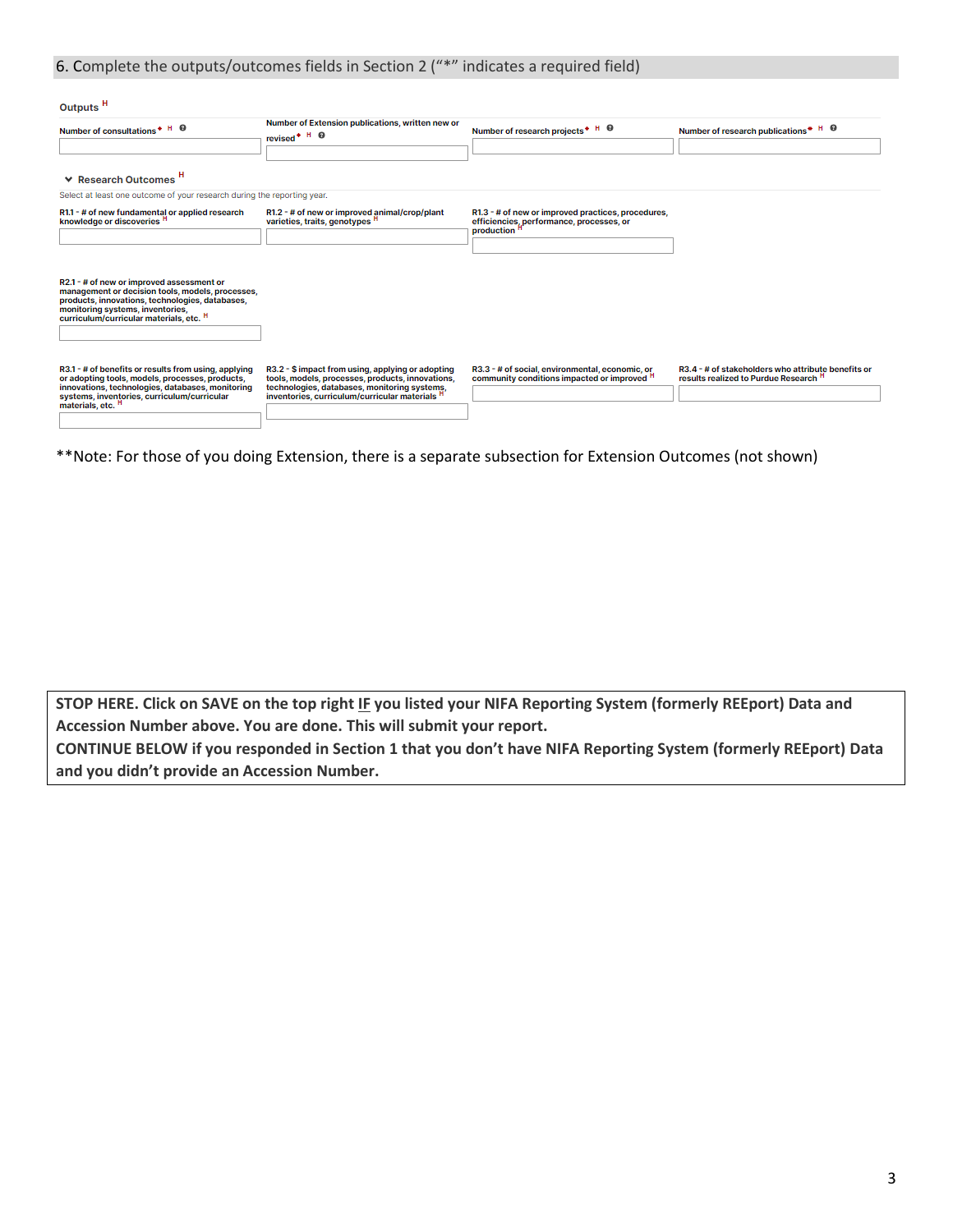$\overline{\phantom{0}}$ 

 $\blacktriangle$ 

п  $\overline{\mathbf{v}}$ 

#### Section 3. Additional Grant Information for those not using REEport information.

Stop here and save if you listed your NIFA Reporting System (formerly<br>REEport) data above. Continue below if your Impact Statement/Story<br>listed in Section 1 is NOT in NIFA Reporting System (formerly REEport).

# Funding Sources<sup>H</sup> <sup>0</sup> **Funding sources**<br>
Similar Lever<br>
SDA Animal Health<br>
SDA Hatch<br>
USDA Hatch<br>
USDA Molnitre-Stenn<br>
Private/Foundation<br>
Other

- 
- 
- USDA Hatch<br>USDA Hatch<br>USDA McIntire-Stennis
- 

#### Describe "Other" (NSF, NIH, DOD, DOE, gift, etc.) H

| Grant Type <sup>H</sup> <sup>O</sup> |  |  |
|--------------------------------------|--|--|
|                                      |  |  |
|                                      |  |  |

# If this is a multi-state grant or program, indicate the states.  $H$

|  | Texas         |
|--|---------------|
|  | Utah          |
|  | Vermont       |
|  | Virginia      |
|  | Washington    |
|  | West Virginia |
|  | Wisconsin     |
|  |               |

#### ▼ Purdue Team Members (1) ●

| 1st Team Member                                                                                       |                  |              | Actions $\blacktriangledown$     |
|-------------------------------------------------------------------------------------------------------|------------------|--------------|----------------------------------|
| ÷<br><b>People at Your University</b><br>$\overline{\phantom{a}}$                                     | Role<br>۰        |              |                                  |
|                                                                                                       |                  | + Add Row    |                                  |
| $\vee$ Non-Purdue Partners (1) $\odot$                                                                |                  |              |                                  |
| 1st Partner                                                                                           |                  |              | Actions $\blacktriangledown$     |
| $\begin{array}{ccc} \begin{array}{c} \text{d} & \text{d} \end{array} & \text{First Name} \end{array}$ | <b>Last Name</b> | Organization | Role<br>$\overline{\phantom{a}}$ |
|                                                                                                       |                  | + Add Row    |                                  |

# 8. In section 4, develop an Impact Statement by completing the fields below.

| в                         | $\boldsymbol{I}$ | $\mathbf{U}$            | $x^2$ | $\mathbf{x}_k$ |   | 5 <sub>2</sub> |  |  |  |
|---------------------------|------------------|-------------------------|-------|----------------|---|----------------|--|--|--|
|                           |                  | What Has Been Done H    |       |                |   |                |  |  |  |
| В                         | Ι                | U                       | $x^2$ | $\mathbf{x}_2$ | Ð | - c → 2        |  |  |  |
|                           |                  |                         |       |                |   |                |  |  |  |
| Results <sup>H</sup><br>В |                  | $\overline{\mathbf{U}}$ | $x^2$ |                |   | 5 <sub>2</sub> |  |  |  |
|                           | Ι                |                         |       | $\mathbf{x}_k$ |   |                |  |  |  |

Section 4: Impact Statement for those not using NIFA